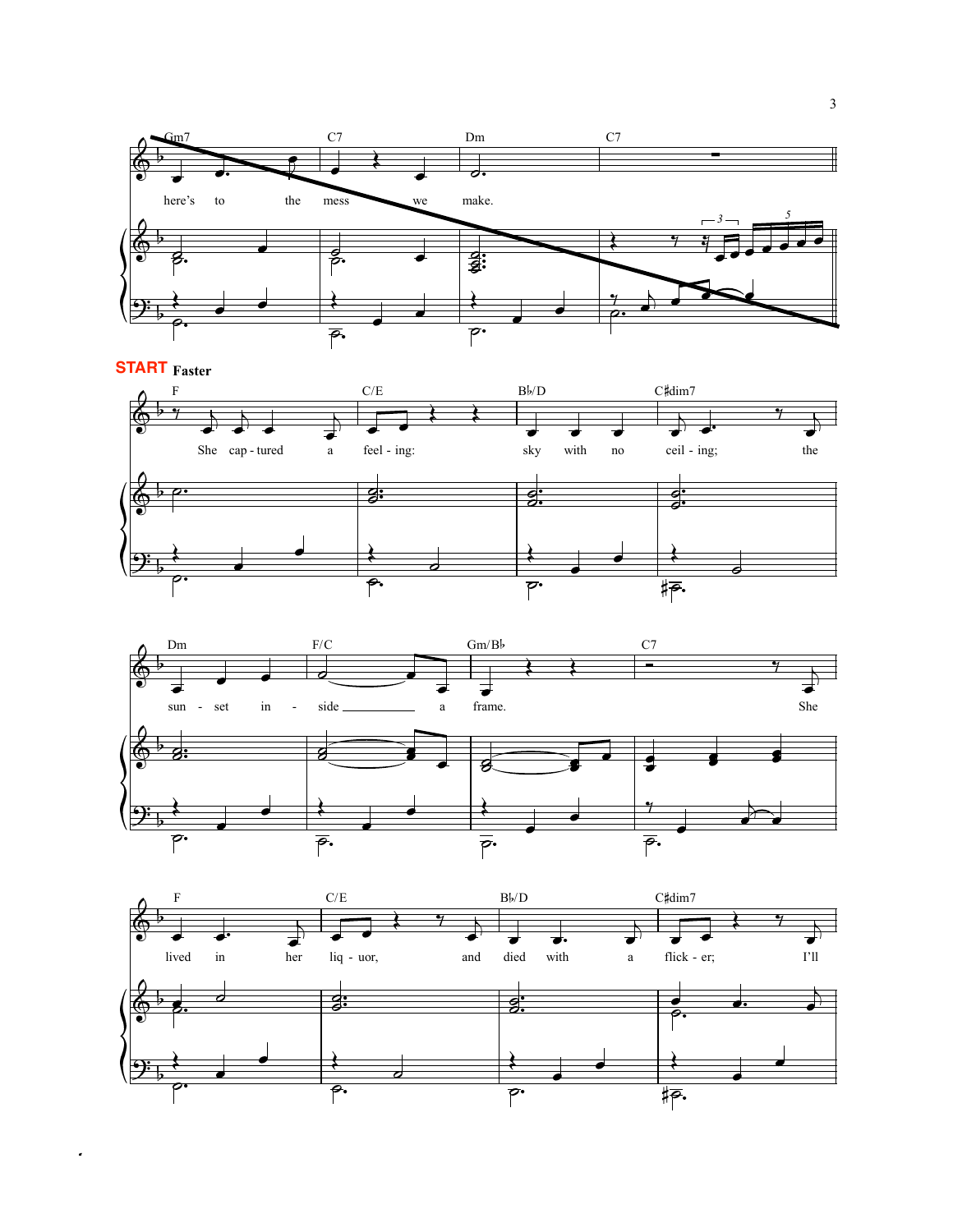







4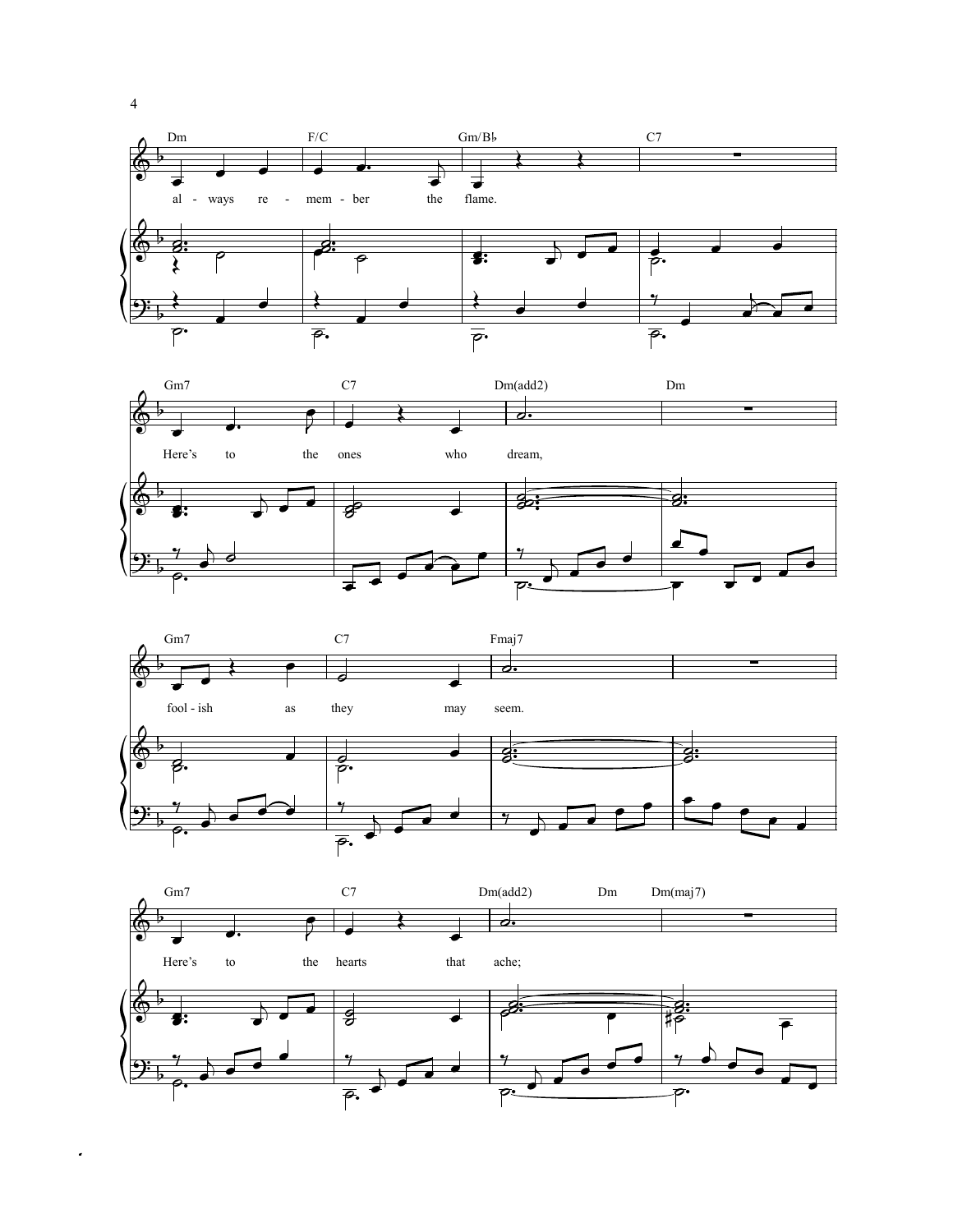





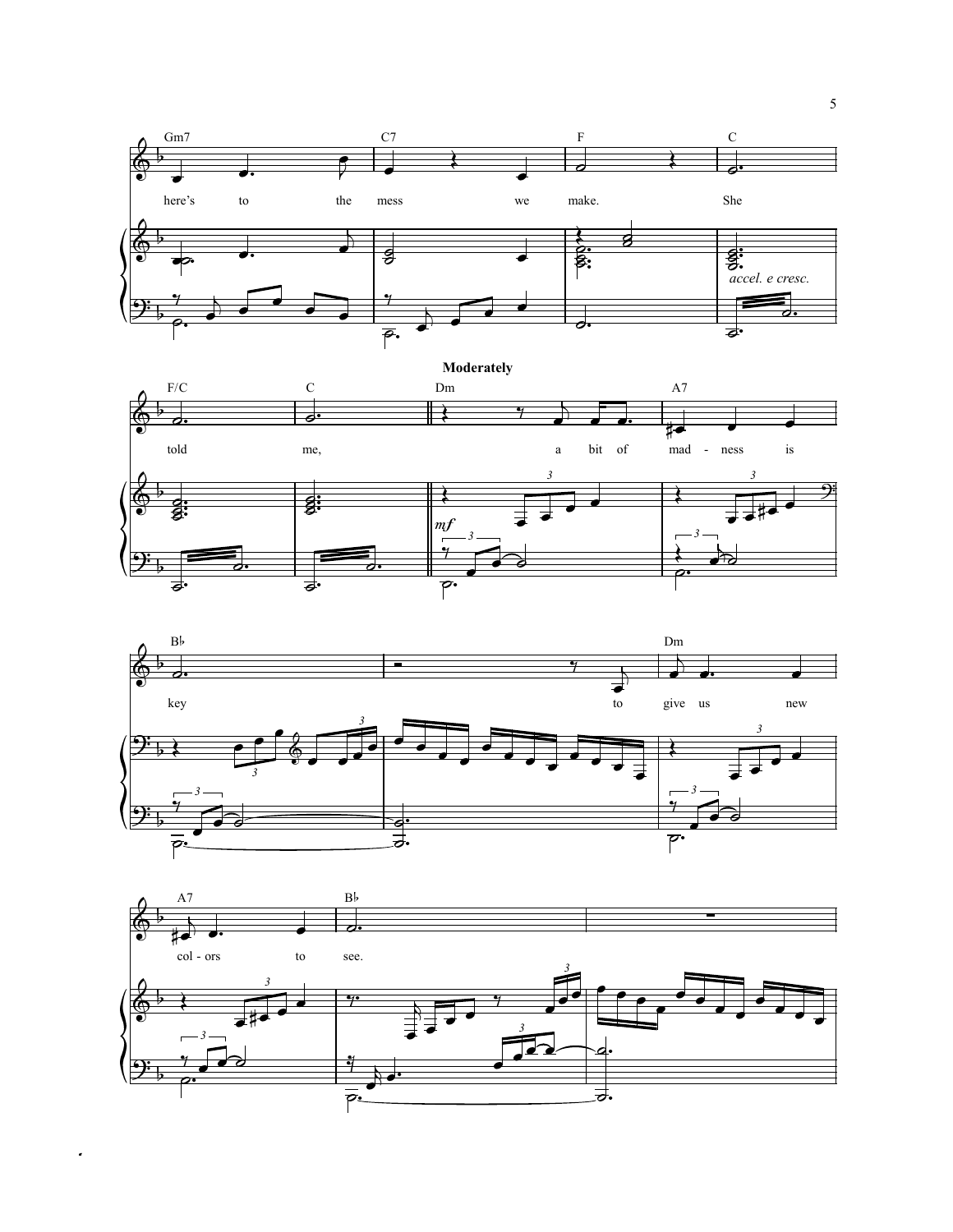







6